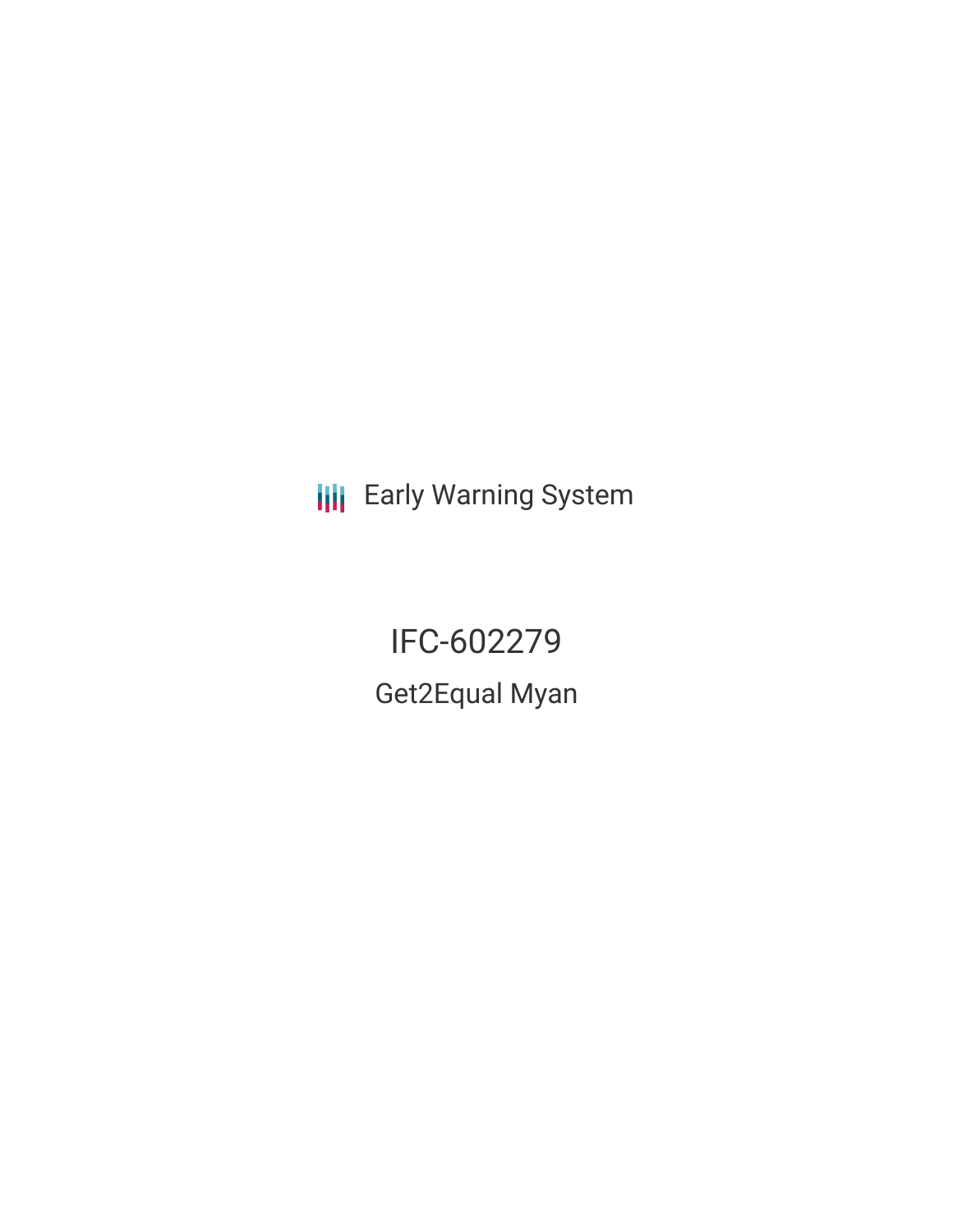## **Quick Facts**

| <b>Countries</b>               | Myanmar                                 |
|--------------------------------|-----------------------------------------|
| <b>Financial Institutions</b>  | International Finance Corporation (IFC) |
| <b>Status</b>                  | Active                                  |
| <b>Bank Risk Rating</b>        | U                                       |
| <b>Voting Date</b>             | 2017-06-22                              |
| <b>Borrower</b>                | Not disclosed                           |
| <b>Sectors</b>                 | Finance                                 |
| <b>Investment Type(s)</b>      | <b>Advisory Services</b>                |
| <b>Investment Amount (USD)</b> | $$1.60$ million                         |
| <b>Project Cost (USD)</b>      | $$1.60$ million                         |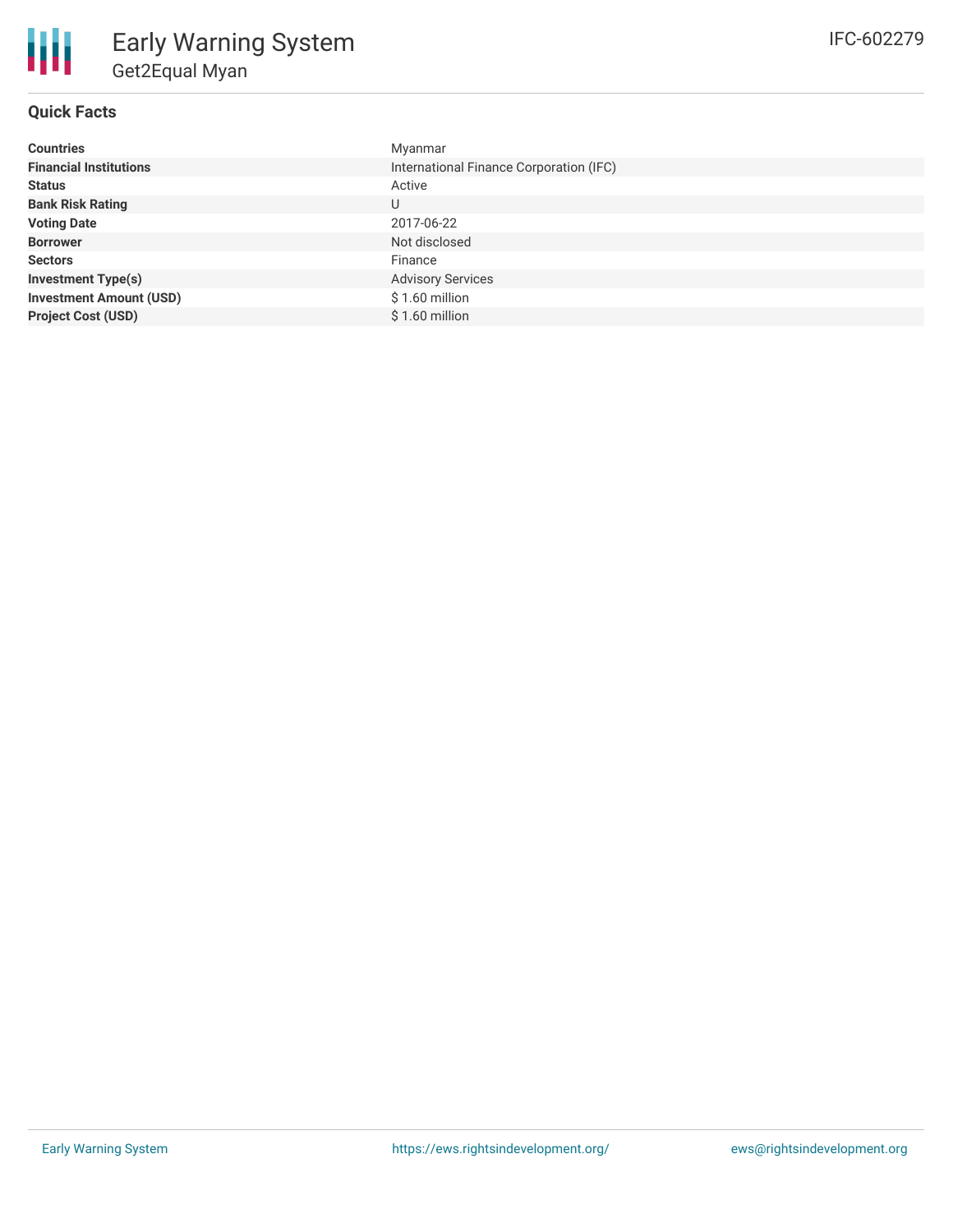

## **Project Description**

Accordiang to the IFC website, the goal of Get2Equal is to close employment gaps between men and women in Myanmar by demonstrating the business case for the private sector to invest in gender equality. The case for gender equality is compelling. Gender equality is good for business and is also associated with improved national economic growth, increased organizational performance, better ability to attract and retain talent and enhanced firm reputation.

Get2Equal is part of a regional program which focuses on engaging lead firms in strategic and high growth sectors to achieve gender equality. The project seeks to support companies in Myanmar with tools, experience and capacity to develop business solutions to close the gender gap. It will concentrate on improving the capacity of business to attract female talent into sectors and jobs not traditionally held by women; retain female talent in the jobs including once they have children; and develop female talent into management positions.

The project will deliver impact by: 1) developing industry- and country-specific research to capture evidence on gender gaps and solutions; 2) working directly with clients that have strategic relevance in key sectors; and 3) creating opportunities for companies to benefit from peer learning.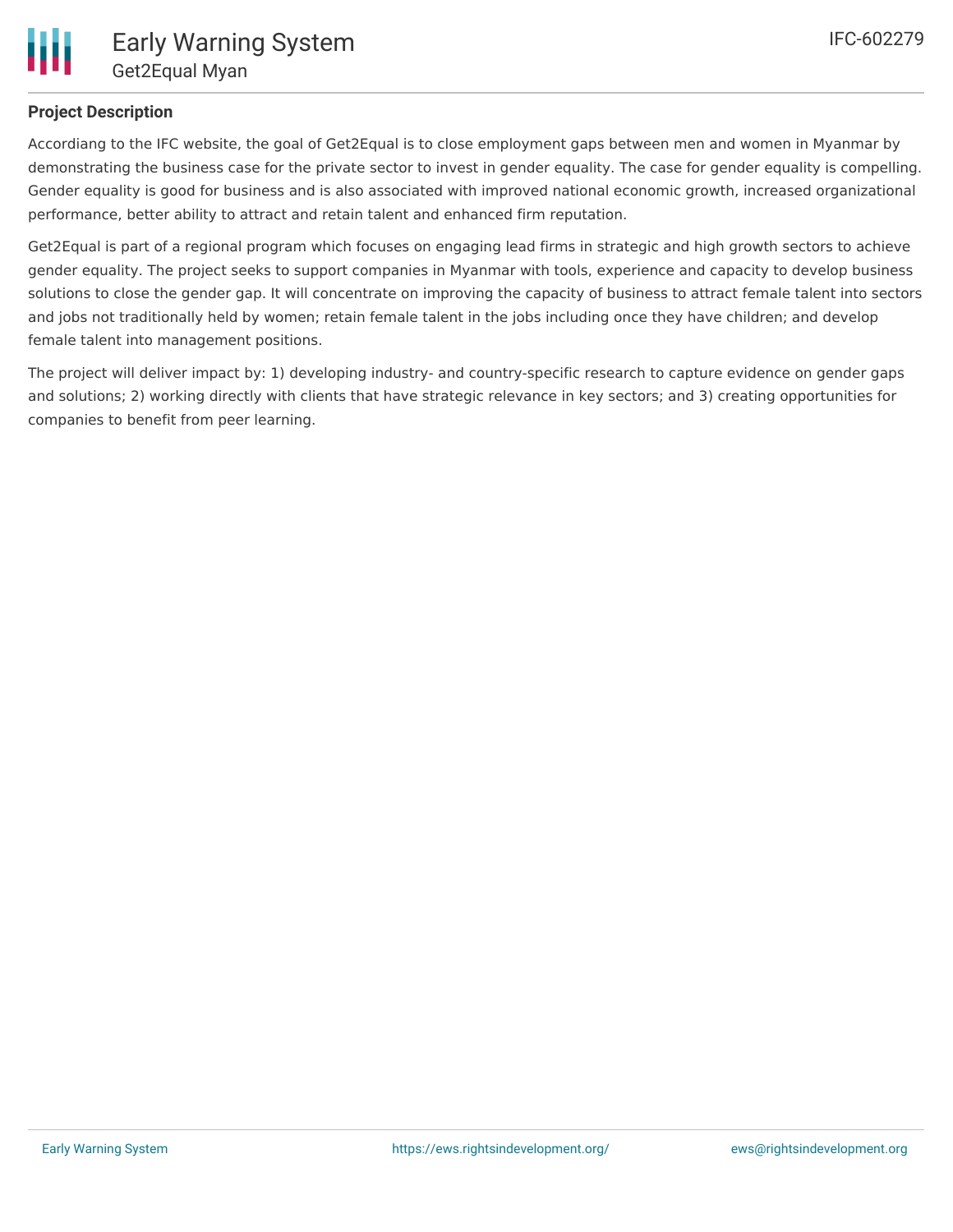## **Investment Description**

• International Finance Corporation (IFC)